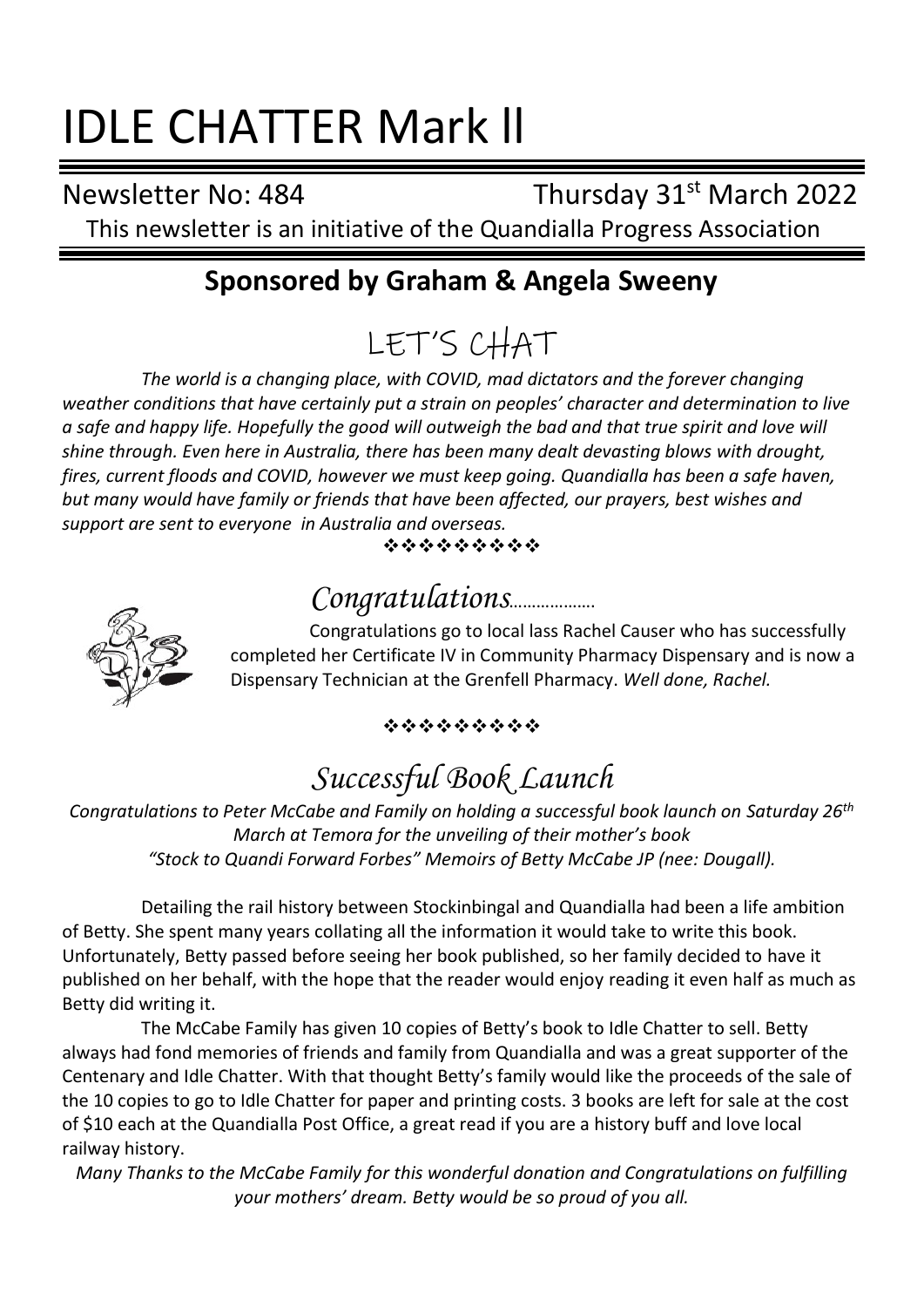## QUANDIALLA FRIDAY NIGHT JACKPOTS:

#### **Bland Hotel Joker Jackpot Draw ………**

The Joker Jackpot was not claimed and this week the jackpot will be \$600, and you have 6 chances to win a meat tray and a chance to choose the Joker Card.

#### **Quandialla Bowling Club Draws …………………..**

The Riverina Club Draw and Members Draw was not claimed last week so this Friday the Riverina Jackpot will jackpot to \$1000, and the Members Club Draw will jackpot to \$125.

> Remember if your badge number is drawn for any of the jackpots YOU MUST BE AT THE CLUB to claim your prize when it is announced.

## *Good Luck Everyone*

#### **BLAND HOTEL**

Open: 12 Midday – Monday to Saturday Meals available from the Bistro Lunch 12 to 2pm & Dinner 6.30pm to 8.30pm Dine In or Take Away & Don't Forget – Pizza Night on Wednesdays.

### *ST MARKS ANGLICAN CHURCH SERVICE*

Next Service will be held on Sunday 3 rd April at 5pm. *Everyone Welcome*

## **QUANDIALLA BOWLING CLUB NEWS**

**Friday 1 st April opening at 6pm** –

*Don't forget our Friday Night 12 Tray Meat Raffle and the Members Draw, Riverina Jackpot - \$1000 & Members Draw - \$125*

**Sunday 3 rd April opening at 10 am –** Sunday Papers available.

#### **GROCERIES AVAILABLE in QUANDIALLA at the BLAND HOTEL**

Fresh Bread – Papers – Hot coffee!!!!!! Fruit / Veg & other necessities. Best meat pies (available frozen as well)

& Car and Truck Batteries & Oil.





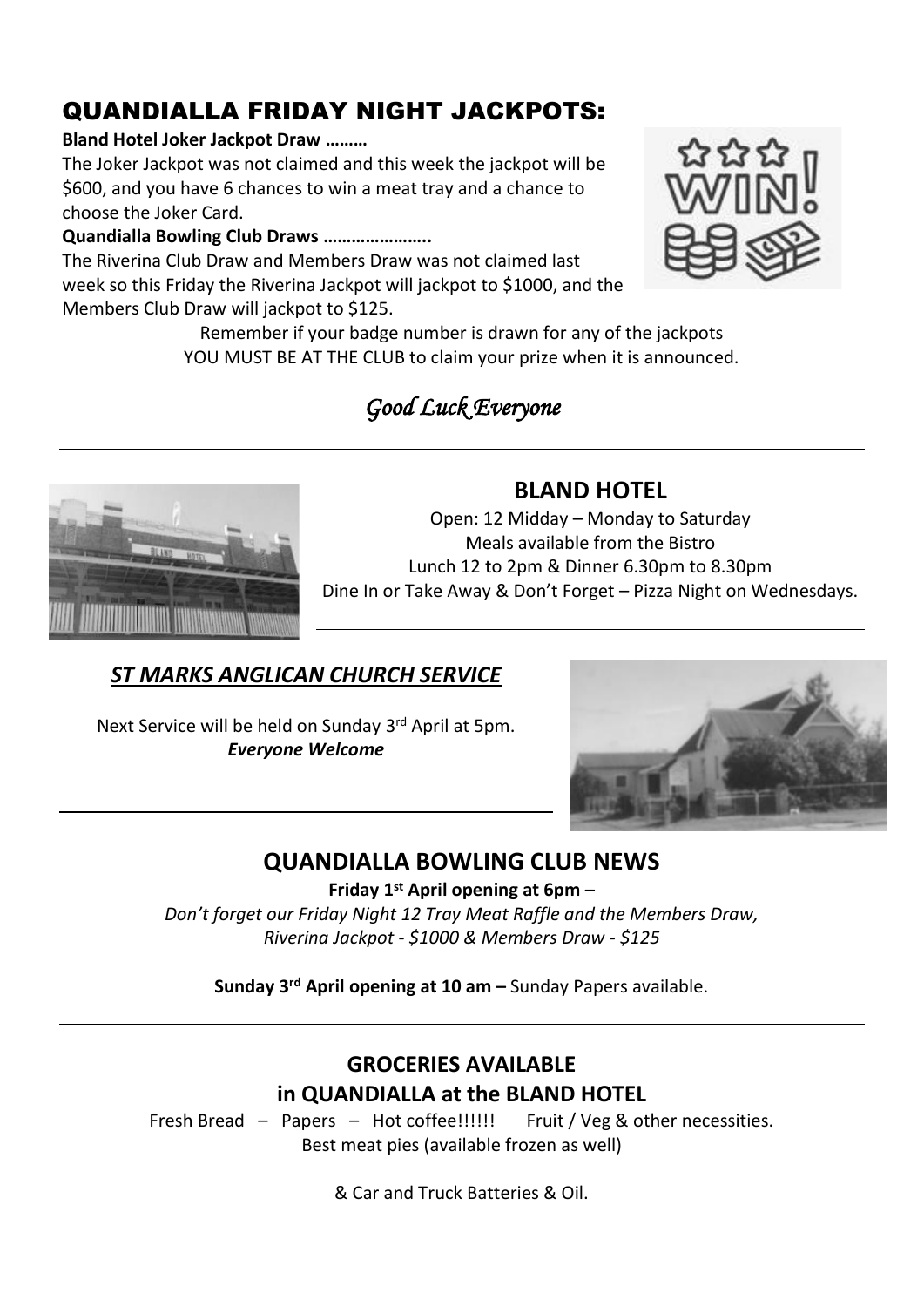



ان دیکھ سال ہونا ہے<br>باب سے ایکرام ڈیمل